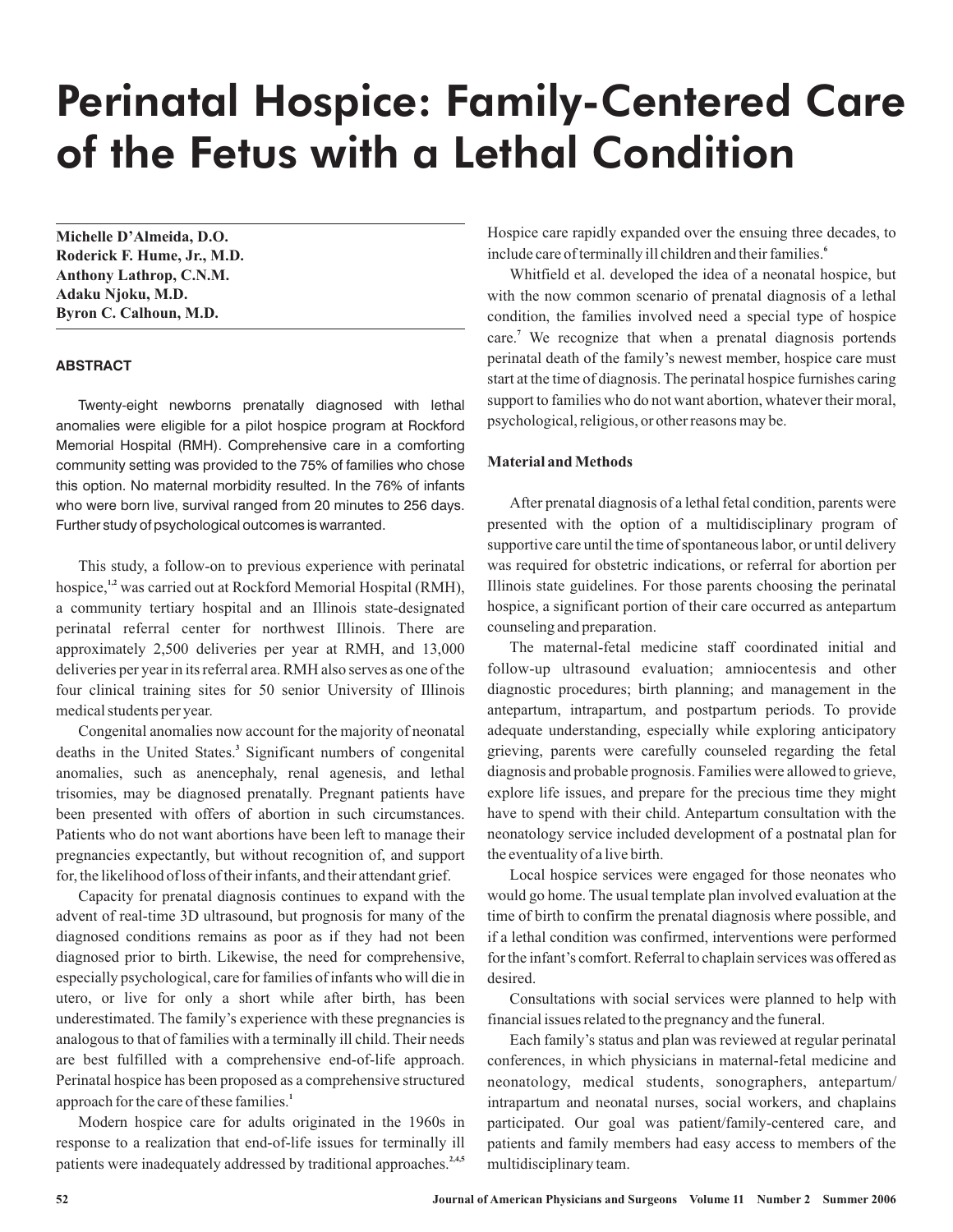We encouraged medical students to participate in giving emotional support during labor to the patient and her family, with the assistance of nursing staff trained in perinatal bereavement. The family designed a birth plan covering their expectations for the care they desired during labor and delivery (Figure 1).

We carefully reviewed each plan to meet both patient and institutional expectations. The patient's labor management was similar to that of other labors, and was individualized based on the parents' moral/religious, social, and cultural background, and personal desires. Care might include listening to fetal heart tones, or deleting continuous fetal heart rate monitoring if an abnormal heart rate or pattern was expected. The anesthesia service managed pain relief in the usual manner.

The mode of delivery was based on obstetric indications, with exceptions when the family requested a caesarean delivery in order to see the infant alive or to baptize a live infant. Patients were extensively counseled about the additional maternal morbidity, the unchanged ultimate prognosis for the neonate, and our reasons for advising vaginal delivery. If the family showed an understanding of these facts but insisted on a caesarean delivery, the request was usually granted. Our medical students were encouraged to attend preoperative counseling, participate in surgery, and provide postoperative care with our team.

At each birth, the attending neonatologist carefully examined the infant, confirmed the diagnosis, and if desired gave the infant to family members to share in their baby's life and death.

Bereavement care began at the infant's delivery. Bonding of the infant with family members was encouraged, and the parents' desires directed the medical, nursing, pastoral, and social-work staff in their interactions. Unlimited time with the infant was allowed, before and after the infant's death. The staff encouraged family bonding by providing privacy, assisting the parents with bathing and dressing of the infant, helping all family members hold the infant, and emphasizing non-anomalous features of the infant. The infants were kept warm, cuddled, and some even fed. If the parents desired, infants who lived for prolonged periods were occasionally cared for in the nursery during the postpartum period. Chaplain, nursing, and social services provided spiritual and emotional support during this time as needed.

Medical students learned how mementos of the infant were created and given to the parents, and how these represented meaningful gifts to the grieving families. Mementos might include a baby outfit, a newborn knitted hat, the blanket the baby was received in at birth, foot and handprints, a lock of the infant's hair, the blessing or baptismal bowl, photographs, and a hand-painted memory box.

After discharge, parents were offered bereavement support for one year after the death of their infant. A sympathy card signed by the staff was sent to the parents, and a committed member of the perinatal bereavement team called the parents right after discharge, at one month, three months, six months, and one year. The parents were also invited to participate in a parent support group facilitated by social and nursing services.

During the period from Jan 1, 2000, to Jul 1, 2004, 28 families whose pregnancies were complicated by a lethal fetal condition were eligible for participation in the RMH perinatal hospice program. The criteria for participation included any patient with the diagnosis of a fatal fetal in utero anomaly diagnosed by our clinic. We assessed the following outcomes: number who chose perinatal hospice; number experiencing an intrauterine fetal demise; number of live births; number of preterm births; mode of delivery; and length of survival of the live-born neonate. Maternal morbidity was examined, including infection, operative complications, need for blood products, and postpartum readmission.

#### **Results**

As shown in Table 1, 21 (75%) of the 28 patients with a clearly defined lethal fetal anomaly chose to participate in the perinatal hospice program. Of the seven aborted infants, five had anencephaly, and one each had trisomy 18 and triploidy.

In the remaining patients, 5 (24%) of 21 had an intrauterine fetal demise and 16 (76%) delivered live-born infants. All who experienced an intrauterine fetal demise had a vaginal delivery. There were 15 vaginal deliveries of live-born infants, of which four were preterm and 11 full-term. One caesarean delivery was done for obstetric indication and one on maternal request, the latter of an infant with acrania. The live-born infants lived between 20 minutes and 256 days.

There were no maternal infections, operative complications, blood transfusions, or postpartum admissions.

### **Discussion**

Perinatal hospice care has now been offered on the RMH perinatal service for a number of years. During the pilot program, 75% of patients chose to continue their pregnancies in this environment of care, despite prenatal diagnosis of a lethal condition. The care of this group of patients was accomplished without any notable maternal morbidity.

**Table 1.** Characteristics of Patients Eligible for Perinatal Hospice

| Case           | Diagnosis                                            | Gestational | Age         | Delivery method  | Life-span/demise |
|----------------|------------------------------------------------------|-------------|-------------|------------------|------------------|
|                |                                                      | at Dx       | at delivery |                  |                  |
| 1              | Trisomy 18                                           | 22 wk       | $40$ wk     | <b>SVD</b>       | 48 days          |
|                | 45 X, hydrops, cystic hygroma                        | 19 wk       | $23$ wk     | <b>SVD</b>       | <b>IUFD</b>      |
| $\frac{2}{3}$  | Trisomy 18                                           | $17$ wk     | 39 wk       | <b>SVD</b>       | 177 days         |
| $\overline{4}$ | Acrania                                              | 31 wk       | 37 wk       | C-section        | 16 hrs           |
| 5              | Trisomy 18                                           | $22$ wk     | $40$ wk     | <b>SVD</b>       | <b>IUFD</b>      |
| 6              | Multiple: ASD, ventriculomegaly,<br>craniosynostosis | 38 wk       | 39 wk       | <b>SVD</b>       | 7 days           |
| 7              | Anencephaly                                          | 23 wk       | 42 wk       | <b>SVD</b>       | $< 60$ min       |
| 8              | Trisomy 18                                           | $20$ wk     | 35 wk       | <b>SVD</b>       | 24 hrs           |
| $\overline{9}$ | Anencephaly                                          | $30$ wk     | 32 wk       | <b>SVD</b>       | 3 hrs            |
| 10             | Body stalk anomaly                                   | 14 wk       | 37 wk       | <b>SVD</b>       | 53 min           |
| 11             | Anencephaly                                          | $22$ wk     | 41 wk       | Repeat C-section | 4 days           |
| 12             | Ancephaly, ectopia cordis                            | 19 wk       | 34 wk       | <b>SVD</b>       | <b>IUFD</b>      |
| 13             | Renal agenesis                                       | 24 wk       | 36 wk       | <b>SVD</b>       | $< 60$ min       |
| 14             | Anencephaly                                          | 18 wk       |             |                  | Aborted          |
| 15             | Trisomy 18                                           | $22$ wk     |             |                  | Aborted          |
| 16             | Anencephaly                                          | $20$ wk     |             |                  | Aborted          |
| 17             | Acrania, anencephaly                                 | 14 wk       |             |                  | Aborted          |
| 18             | Anencephaly                                          | $21$ wk     |             |                  | Aborted          |
| 19             | Anencephaly                                          | $16$ wk     |             |                  | Aborted          |
| 20             | Triploidy                                            | 14 wk       |             |                  | Aborted          |
| 21             | Trisomy 13                                           | 24 wk       | 37 wk       | <b>SVD</b>       | 256 days         |
| 22             | Trisomy 18                                           | 24 wk       | 41 wk       | <b>SVD</b>       | <b>IUFD</b>      |
| 23             | Triploidy                                            | 23 wk       | 28 wk       | <b>SVD</b>       | <b>IUFD</b>      |
| 24             | Achrondroplasia type III                             | 21 wk       | 31 wk       | <b>SVD</b>       | 3 days           |
| 25             | Thanatophoric dwarf                                  | $21$ wk     | 37 wk       | <b>SVD</b>       | $20 \text{ min}$ |
| 26             | Anencephaly                                          | 15 wk       | 32 wk       | <b>SVD</b>       | $< 60$ min       |
| 27             | Trisomy 13                                           | $20$ wk     | 39 wk       | <b>SVD</b>       | 15 days          |
| 28             | Complex CHD, syndactyly, cleft lip                   | 18 wk       | 39 wk       | <b>SVD</b>       | 10 days          |

ASD, atrial septal defect; SVD, spontaneous vaginal delivery; IUFD, intrauterine fetal demise; CHD, congenital heart disease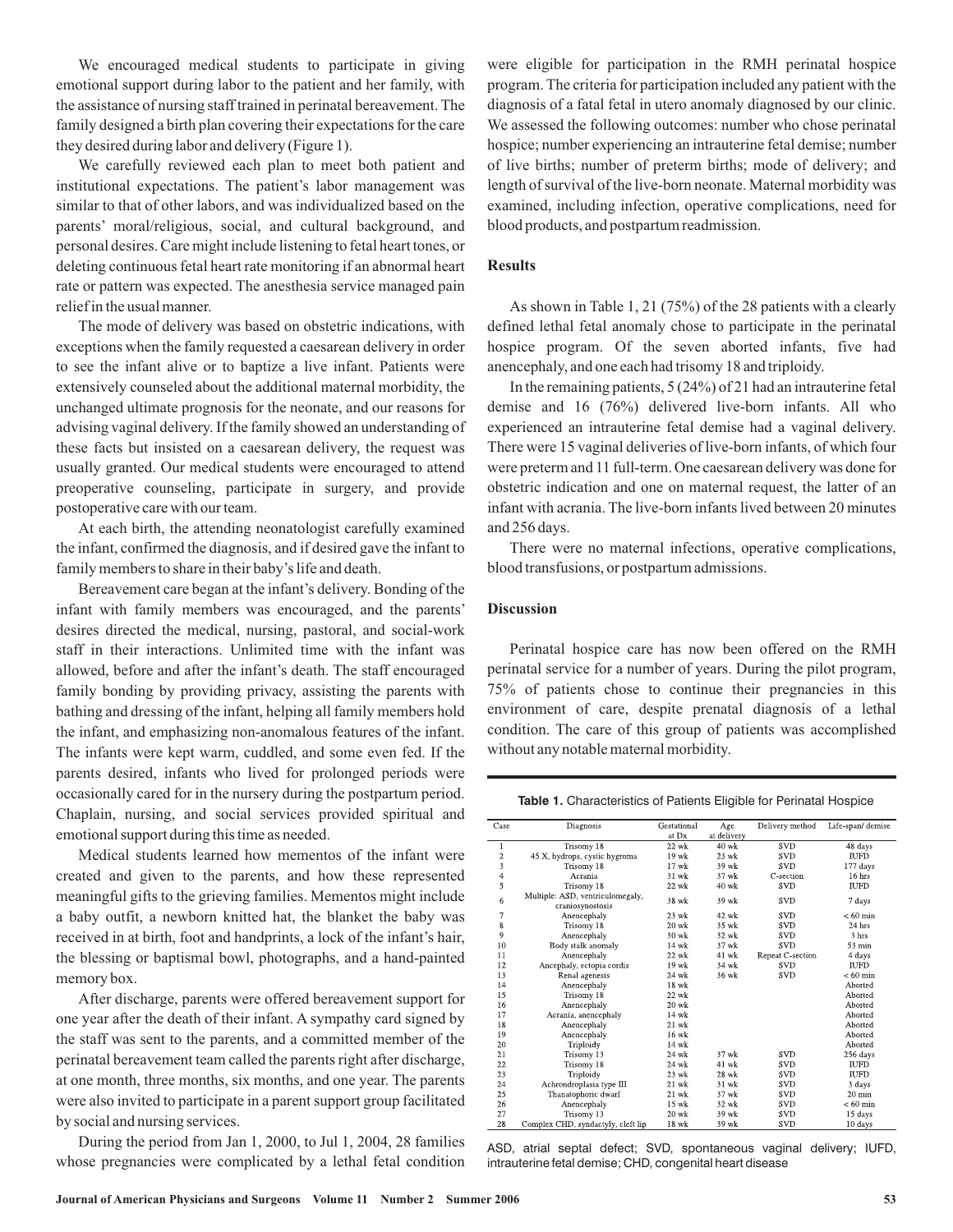## **Family Birthing Plan**

To the staff of the Hospital:

| Our beloved baby, sadly, has been diagnosed with ________________. However imperfect he/she appears,<br>this is our child, whom we love deeply. This love compels us to revere and treasure every moment of our baby's         |  |  |  |  |  |
|--------------------------------------------------------------------------------------------------------------------------------------------------------------------------------------------------------------------------------|--|--|--|--|--|
| life to its fullest natural extent. Your compassion and understanding during this bittersweet and difficult time are                                                                                                           |  |  |  |  |  |
| appreciated deeply. We believe that the memories of our actions during this sacred time with                                                                                                                                   |  |  |  |  |  |
| will later console us.                                                                                                                                                                                                         |  |  |  |  |  |
| We understand that after the birth, situations may arise that were not anticipated and decisions will need to                                                                                                                  |  |  |  |  |  |
| be made. We simply ask you to keep us informed so we can participate in the decisions as to what is best for                                                                                                                   |  |  |  |  |  |
| We ask that no intervention be taken without our approval, other than what is outlined                                                                                                                                         |  |  |  |  |  |
| below. We trust you will respect our wishes.                                                                                                                                                                                   |  |  |  |  |  |
| Please call our baby<br>Please call our baby<br>what special stories we have from this pregnancy. This validates and honors our baby's life.                                                                                   |  |  |  |  |  |
| During labor and delivery, we would like (special music, shower, foot back massage, etc.)                                                                                                                                      |  |  |  |  |  |
|                                                                                                                                                                                                                                |  |  |  |  |  |
| We would like to remain in the same room for labor, delivery, and recovery.                                                                                                                                                    |  |  |  |  |  |
| Regarding fetal monitoring, we would like __ none; __ external; __ internal.<br>We might like to hear our baby's heartbeat early, before labor progresses. If our baby's heart stops prior to                                  |  |  |  |  |  |
| delivery, we do/ we do not want to be informed.                                                                                                                                                                                |  |  |  |  |  |
|                                                                                                                                                                                                                                |  |  |  |  |  |
|                                                                                                                                                                                                                                |  |  |  |  |  |
| We _want/_do not want, the birth videotaped.                                                                                                                                                                                   |  |  |  |  |  |
| Any drugs given during labor to ________________ should be given in doses to provide maximum comfort                                                                                                                           |  |  |  |  |  |
| while allowing her to remain alert. Our other preferences regarding management of pain for include                                                                                                                             |  |  |  |  |  |
| to cut the umbilical cord.<br>Please allow                                                                                                                                                                                     |  |  |  |  |  |
| We would like oral/nasal suctioning for _____________________'s comfort only and NO intubation without                                                                                                                         |  |  |  |  |  |
| our permission.                                                                                                                                                                                                                |  |  |  |  |  |
| After our baby is born, we ask that he/she be wiped, suctioned (if indicated), wrapped in a blanket and, if                                                                                                                    |  |  |  |  |  |
| alive, handed to _____________________; if stillborn, handed to _____________. We wish to cuddle our                                                                                                                           |  |  |  |  |  |
| baby immediately and ask that vital signs, weight, medications and labs be postponed, if possible.                                                                                                                             |  |  |  |  |  |
| If our baby has fewer or more problems than expected, please discuss all options with us.<br>Other than routine post-delivery care, we wish for private time with our baby. We will discuss exceptions that                    |  |  |  |  |  |
| should be made:                                                                                                                                                                                                                |  |  |  |  |  |
|                                                                                                                                                                                                                                |  |  |  |  |  |
| friends and that he/she escorts visitors to our room, at our request, and helps us with phone calls.                                                                                                                           |  |  |  |  |  |
| If our baby can't suck or nurse, we wish to provide comfort with drops of breast milk or formula.                                                                                                                              |  |  |  |  |  |
| We have planned a __ baptism/ __ (other) ___________ to be performed by _______________, or we wish                                                                                                                            |  |  |  |  |  |
| to enlist the services of the hospital chaplain. Godmother/parents are                                                                                                                                                         |  |  |  |  |  |
| Memorial/funeral plans __ have been/ __ have not been made for our baby. If our baby is placed in the NICU,                                                                                                                    |  |  |  |  |  |
| we request as much privacy as possible as we care for him/her.                                                                                                                                                                 |  |  |  |  |  |
| Please discuss any medications and/or procedures with us before giving or performing.<br>We wish to hold our baby as he/she is dying or has died and want to keep their precious body with us as long                          |  |  |  |  |  |
| as possible.                                                                                                                                                                                                                   |  |  |  |  |  |
| We would like to bathe and dress our baby. We have/ we need a burial garment.                                                                                                                                                  |  |  |  |  |  |
| We would like to keep the following items as keepsakes: cord clamp, lock of hair, ID bracelet, tape measure,                                                                                                                   |  |  |  |  |  |
| crib card, hand and foot prints (molds, if possible) baptismal certificate, weight card, bulb syringe,                                                                                                                         |  |  |  |  |  |
| hat/blanket/clothes, family handprints, and photographs color and black and white.                                                                                                                                             |  |  |  |  |  |
|                                                                                                                                                                                                                                |  |  |  |  |  |
|                                                                                                                                                                                                                                |  |  |  |  |  |
| Regarding our other children we:                                                                                                                                                                                               |  |  |  |  |  |
| Other considerations:                                                                                                                                                                                                          |  |  |  |  |  |
|                                                                                                                                                                                                                                |  |  |  |  |  |
|                                                                                                                                                                                                                                |  |  |  |  |  |
| Date: the contract of the contract of the contract of the contract of the contract of the contract of the contract of the contract of the contract of the contract of the contract of the contract of the contract of the cont |  |  |  |  |  |
| Our doctor is: the contract of the contract of the contract of the contract of the contract of the contract of the contract of the contract of the contract of the contract of the contract of the contract of the contract of |  |  |  |  |  |
|                                                                                                                                                                                                                                |  |  |  |  |  |
| <b>Figure 1.</b> Sample Birth Template                                                                                                                                                                                         |  |  |  |  |  |

Criticisms of the perinatal hospice program at RMH include the lack of perinatal grief evaluation, tools to measure anxiety, and surveys of the incidence of depression in patients and their families. However, the intent of this pilot study was to demonstrate the feasibility of establishing such a program in a community perinatal referral center. Further study of psychological outcomes of patients, families, physicians, nurses, chaplains, and ancillary personnel is indicated.

Typically, the options presented to the parents at the time a lethal condition is diagnosed include abortion of the pregnancy versus continued pregnancy with routine maternal care, and nonintervention for the neonate at the time of labor and delivery. A bare presentation of these options may leave parents with the perceived choice of futilely watching their infant die, which they may also interpret as increasing the suffering of their child,

versus actively doing something to end this sudden, emotionally wrenching dilemma.

Although this counseling is presented with the intention of being nondirective, it may be viewed by parents as a tacit recommendation for aborting the pregnancy. Parental decisions may also be strongly colored by the common fear of abandonment of themselves and their unborn child, and the anticipation of pain and suffering that all may endure.

Nevertheless, some studies note that up to 20% of parents of a fetus with known severe chromosomal or anatomic anomalies choose to continue their pregnancy. **8** Previous experience with perinatal hospice confirms that finding, and also finds that more than 80% choose hospice when it is offered in a supportive environment. **2**

In the United States, 0.2-0.3% (6,000- 10,000) of all live births each year are afflicted with defects severe enough to cause neonatal death,<sup>9</sup> and there are also significant numbers with conditions severe enough to cause intrauterine demise. Thus, there are a significant number of families who are candidates for perinatal hospice, a compassionate intervention for which there seems to be an unmet demand.

The RMH population represents a cross-section of the U.S. population, so we would not expect acceptance of neonatal hospice to be different from that in other facilities based on demographics. Some RMH patients, however, might have chosen hospice based partially or wholly on financial considerations. While RMH does not oppose counseling abortion when maternal life is endangered by continuing a pregnancy (i.e. chorioamnionitis or severe preeclampsia), the hospital does not perform elective abortions. Thus, RMH patients who desire to abort their pregnancy electively must have it done elsewhere, most likely at their own expense.

The comprehensive nature of prenatal care at RMH has fostered a medical environment that is more likely to anticipate and treat a decision to carry a fetus with a lethal anomaly to term as a normal occurrence. This well-organized program might be expected to act synergistically with the compassionate care of these patients in the perinatal hospice to increase the patient acceptance rate.